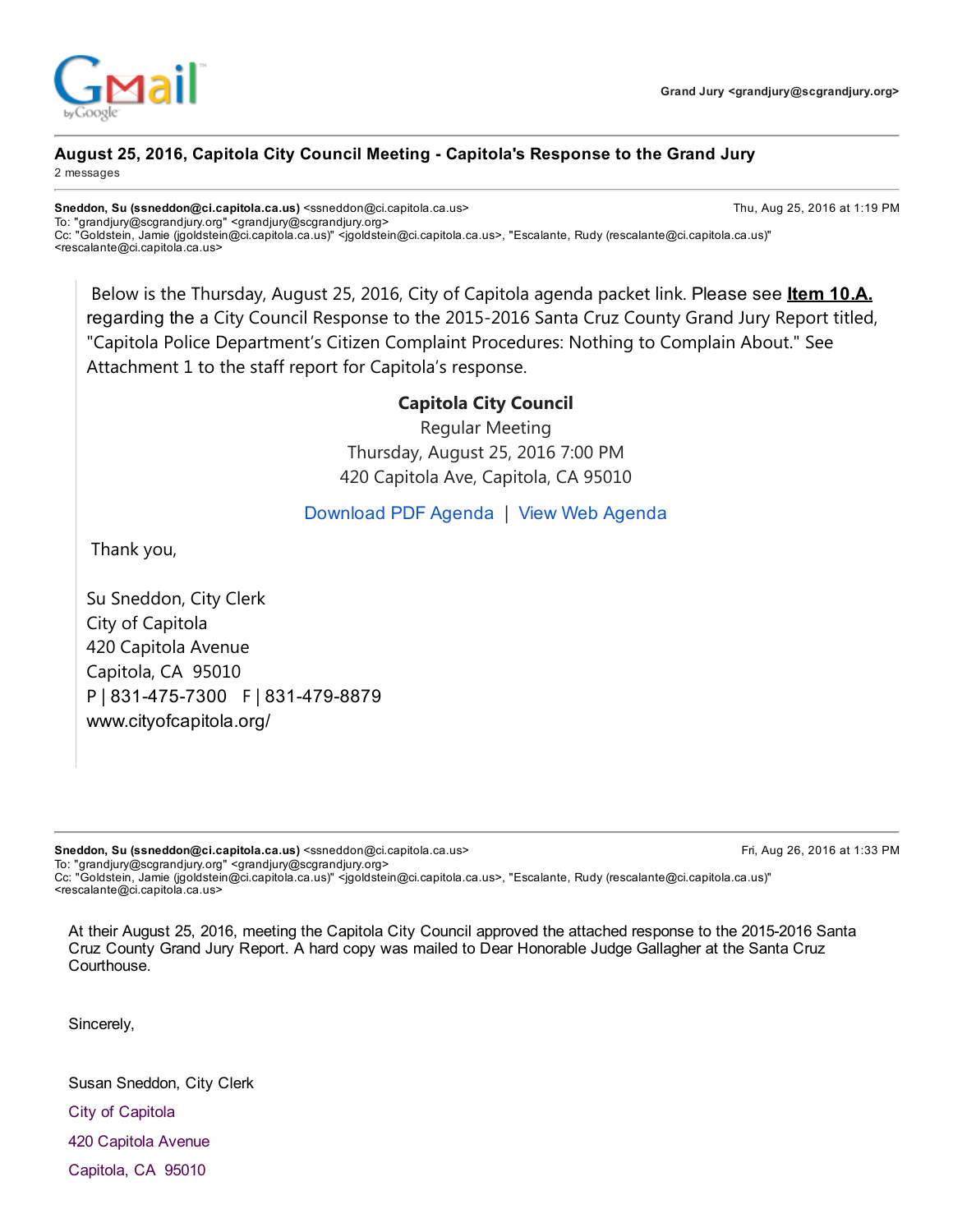### P | 831-475-7300 F | 831-479-8879

[www.cityofcapitola.org/](http://www.cityofcapitola.org/)

Grand Jury Response.docx.pdf 469K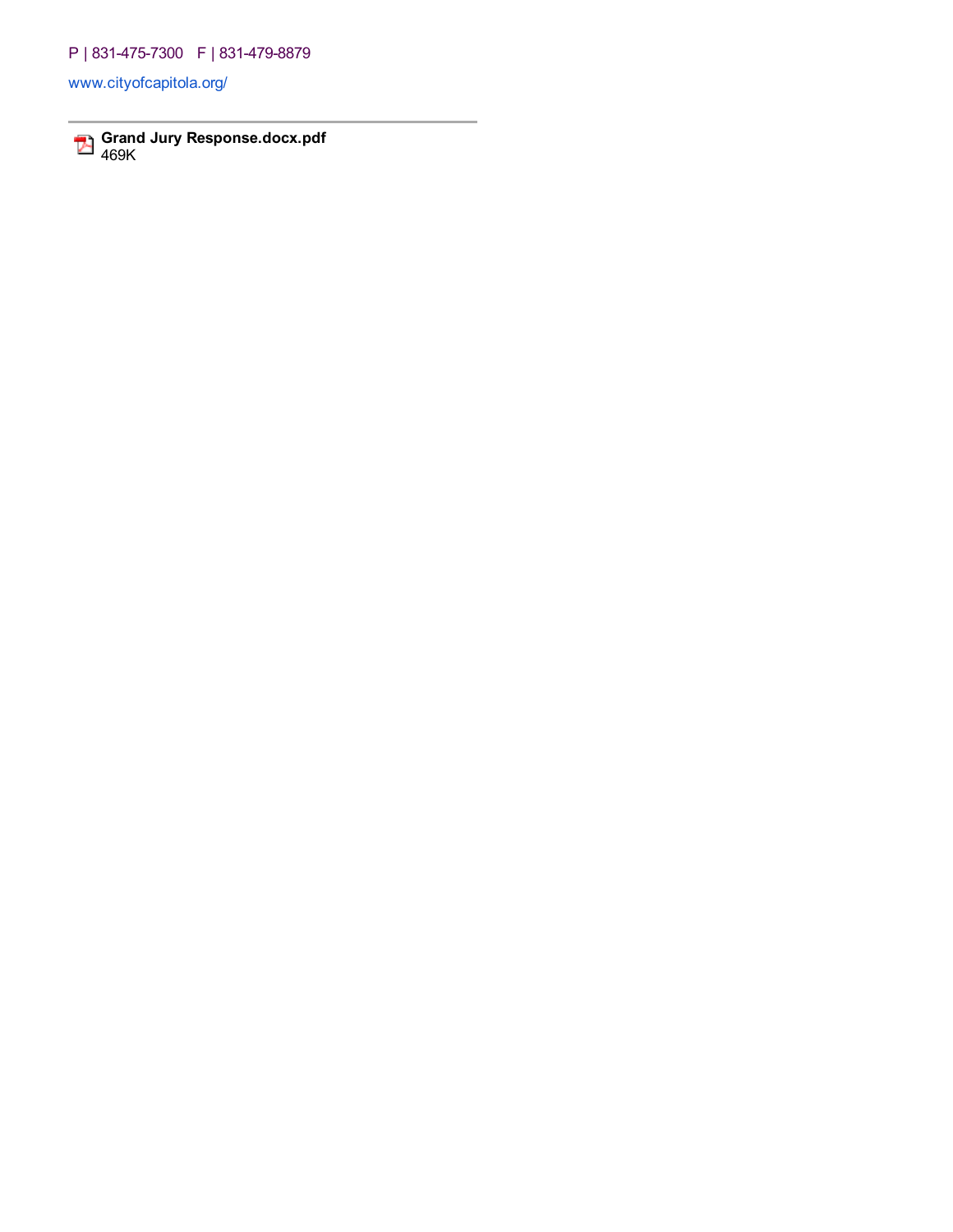

# **The 2015-2016 Santa Cruz County Civil Grand Jury Requires that the**

# **Capitola City Council**

**Respond to the Findings and Recommendations Specified in the Report Titled**

# **Capitola Police Department's Citizen Complaint Procedures**

Nothing to Complain About

**by September 21, 2016**

When the response is complete, please

- 1. Email the completed Response Packet as a file attachment to grandjury@scgrandjury.org, and
- 2. Print and send a hard copy of the completed Response Packet to

The Honorable Judge John Gallagher Santa Cruz Courthouse 701 Ocean St. Santa Cruz, CA 95060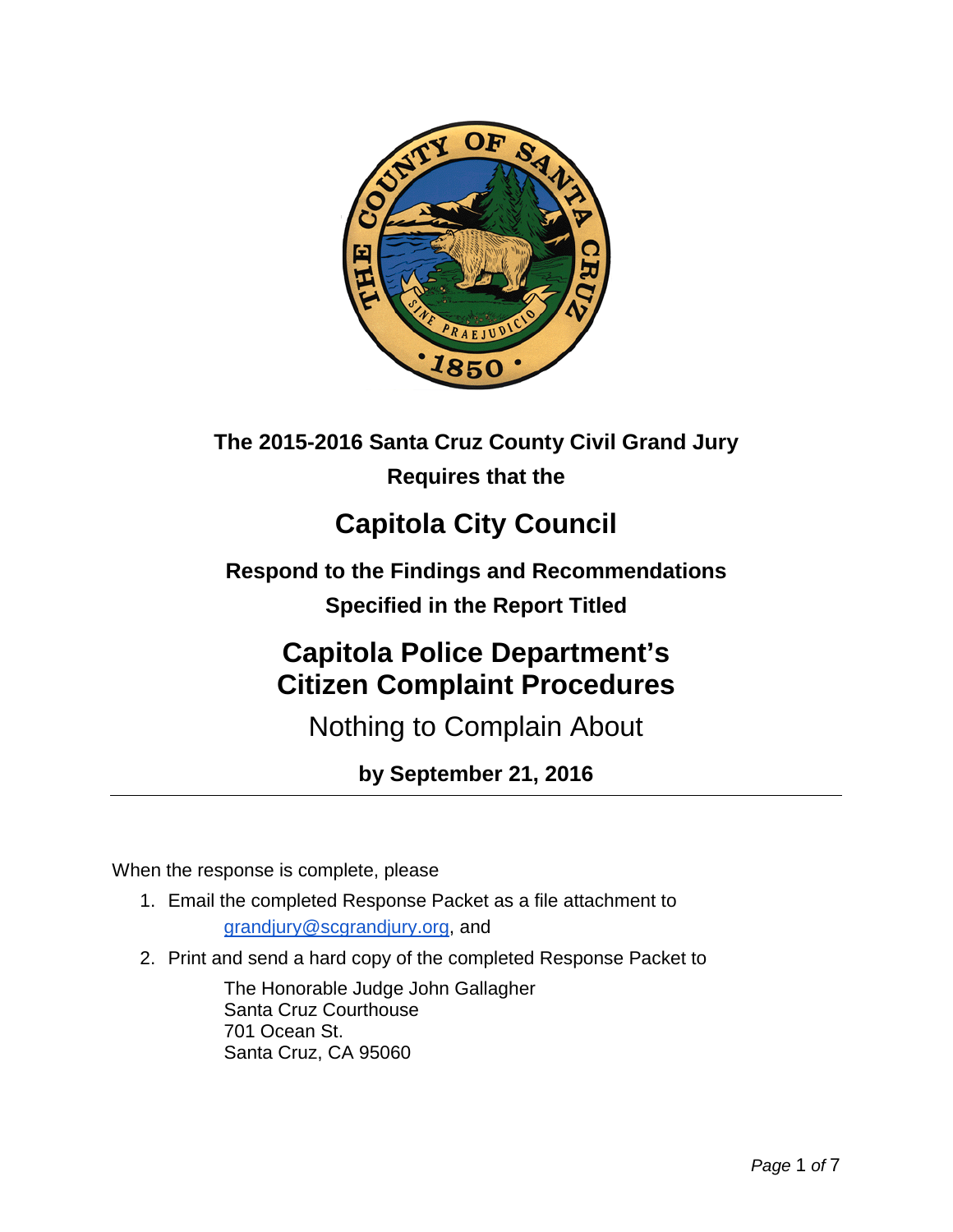#### Instructions for Respondents

California law PC § 933.05 (included below) requires the respondent to a Grand Jury report to comment on each finding and recommendation within a report. Explanations for disagreements and timeframes for further implementation or analysis must be provided. Please follow the format below when preparing the responses.

#### Response Format

- 1. For the Findings included in this Response Packet, select one of the following responses and provide the required additional information:
	- a. AGREE with the Finding, or
	- b. PARTIALLY DISAGREE with the Finding and specify the portion of the Finding that is disputed and include an explanation of the reasons therefor, or
	- c. DISAGREE with the Finding and provide an explanation of the reasons therefor.
- 2. For the Recommendations included in this Response Packet, select one of the following actions and provide the required additional information:
	- a. HAS BEEN IMPLEMENTED, with a summary regarding the implemente action, or
	- b. HAS NOT YET BEEN IMPLEMENTED BUT WILL BE IMPLEMENTED IN THE FUTURE, with a timeframe or expected date for implementation, or
	- c. REQUIRES FURTHER ANALYSIS, with an explanation and the scope and parameters of an analysis or study, and a timeframe for that analysis or study; this timeframe shall not exceed six months from the date of publication of the grand jury report, or
	- d. WILL NOT BE IMPLEMENTED because it is not warranted or is not reasonable, with an explanation therefor.

#### Validation

validation<br>Date of governing body response approval:  $\hat{\mathcal{U}}$ u  $\zeta$ u $\rightarrow$ f  $\rightarrow$ 5,  $\rightarrow$ 0/6  $\bigwedge$ 

If you have questions about this response form, please contact the Grand Jury by calling 831-454-2099 or by sending an email to grandjury@scgrandjury.org.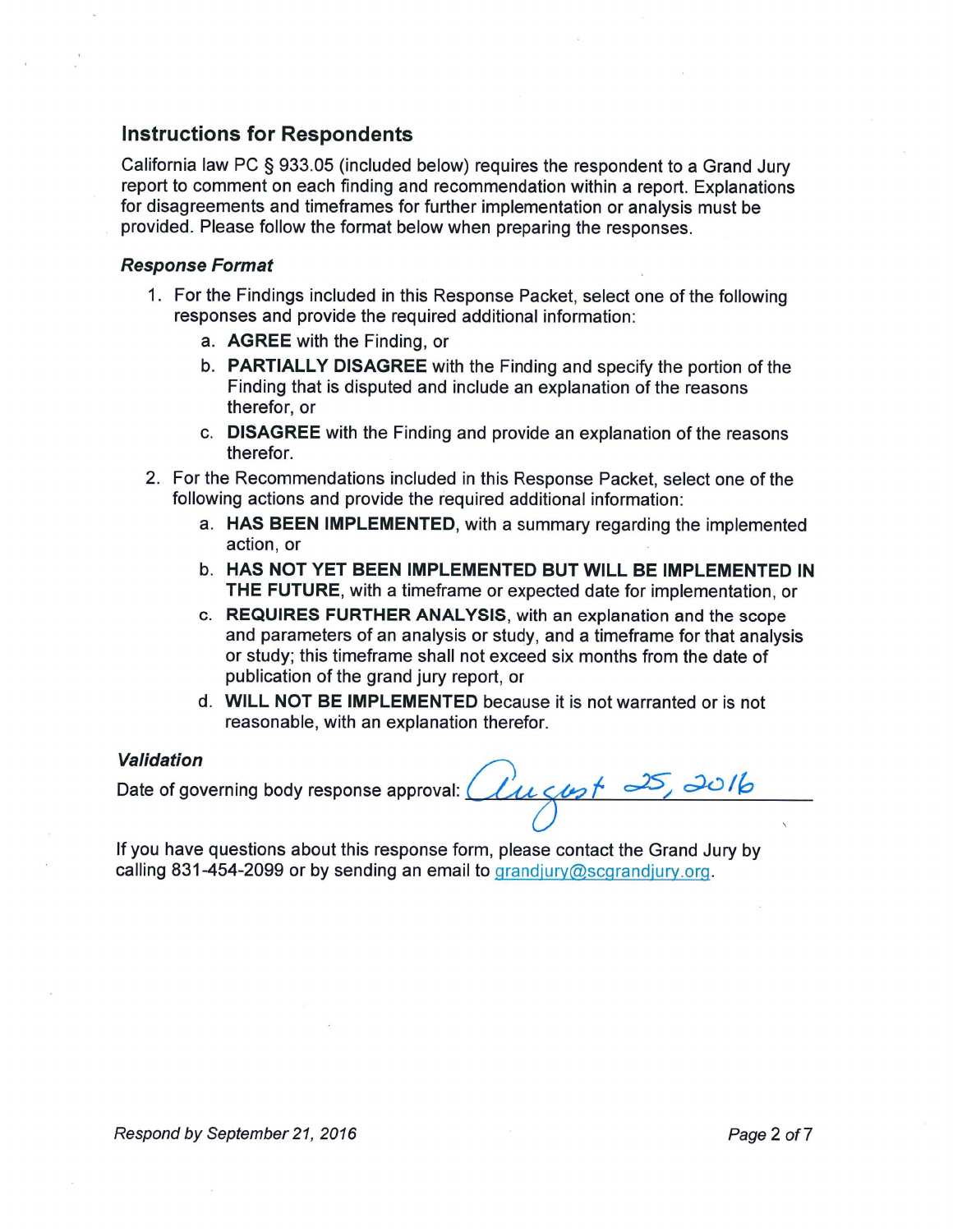# **Findings**

**F1.** The Capitola Police Department could reduce the time needed to complete many complaint investigations.

# **X AGREE**

- **PARTIALLY DISAGREE**  explain the disputed portion
- **DISAGREE** explain why

**Response explanation** (required for a response other than **Agree**):

Complaints are divided into two categories and are defined as the following:

Internal Affairs Investigation (IA) • Any allegation of misconduct or improper job performance that, if true, would constitute a violation of Department policy or of federal, state or local law, policy or rule. Personnel complaints may be generated internally or by the public (Formal).

Inquiry • Inquiries about conduct or performance that, if true, would not violate Department policy or federal, state or local law, policy or rule may be handled informally by a supervisor and shall not be considered a personnel complaint. Such inquiries generally include clarification regarding policy, procedures or the response to specific incidents by the Department (Informal).

In completing investigations, the Department must balance the needs of our community for protection and service, the importance of thoroughly investigating citizens' complaints, and the rights of Police Officers.

Over the last six years the City has conducted 35 total IAs and Inquiries. Every one of those investigations was completed within the statutory timelines. Nevertheless, the Department will always strive to improve and will seek opportunities to reduce its investigations.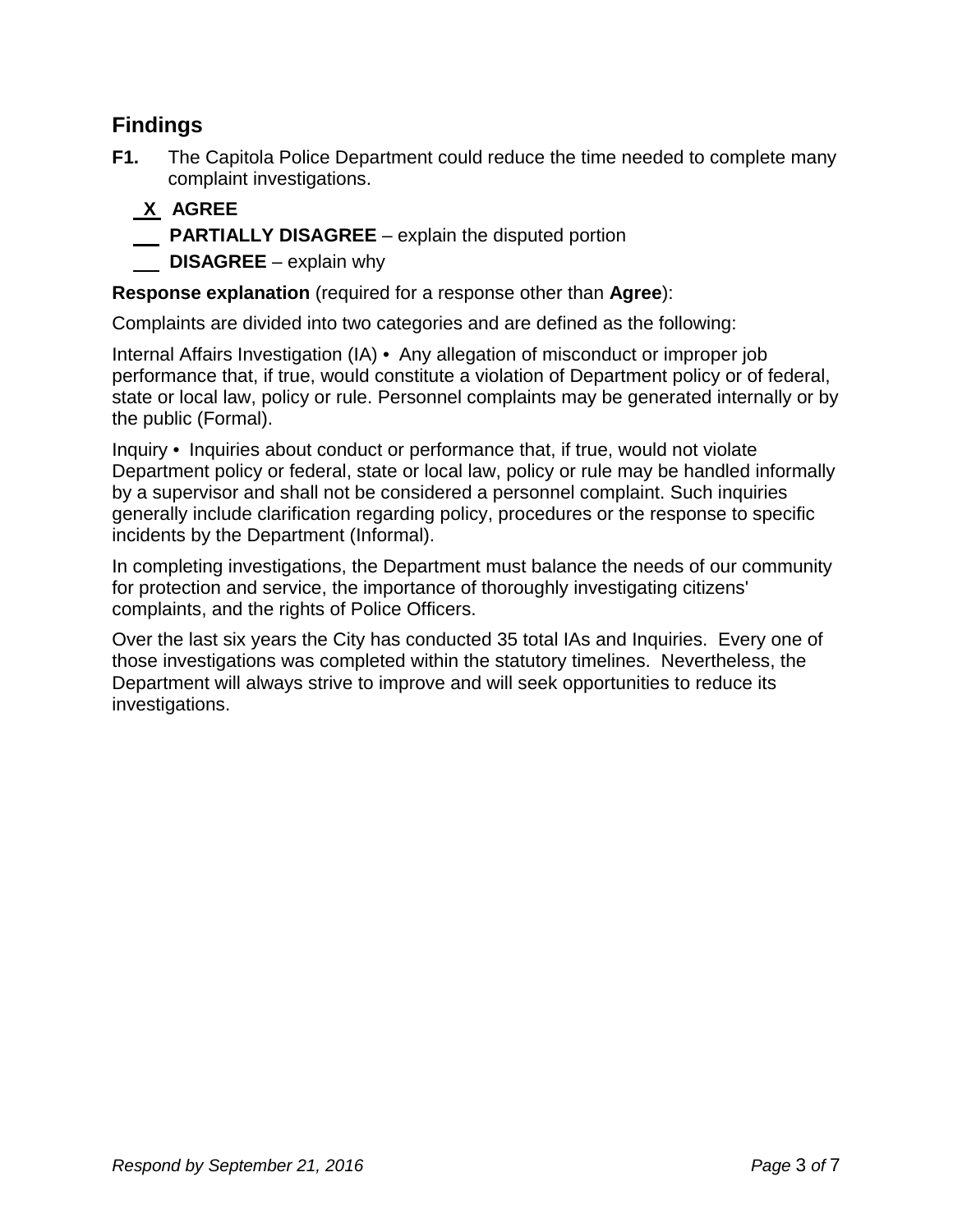**F2.** The Capitola Police Department and citizens would benefit by having statistics related to complaints and closure of complaints available online.

# **X AGREE**

- **PARTIALLY DISAGREE**  explain the disputed portion
- **DISAGREE** explain why

**Response explanation** (required for a response other than **Agree**):

See R2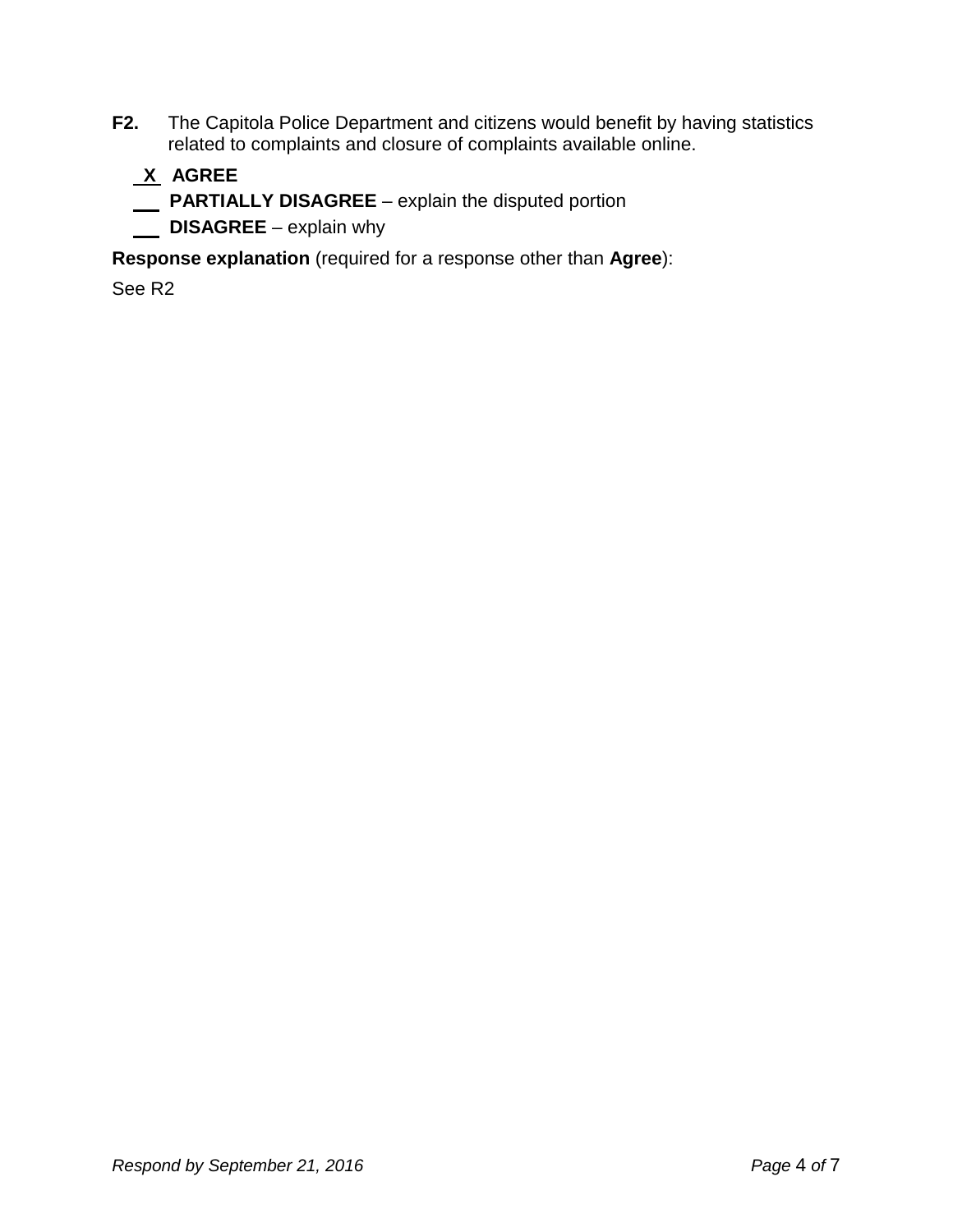## **Recommendations**

- **R1.** While the Capitola Police Department does complete its investigations within the 12-month period allotted, we believe that this could be improved upon. We recommend working to reduce the time required to process complaints. (F1)
	- **X HAS BEEN IMPLEMENTED**  summarize what has been done **HAS NOT BEEN IMPLEMENTED BUT WILL BE IMPLEMENTED IN THE FUTURE** – summarize what will be done and the timeframe **REQUIRES FURTHER ANALYSIS** – explain scope and timeframe (not to exceed six months)

### **WILL NOT BE IMPLEMENTED** – explain why

### **Response explanation, summary, and timeframe:**

Department Management has reviewed the last six years of data regarding investigations, and while all were completed within the statutorily prescribed timelines, in some instances the timelines to complete the investigations may have been possible to reduce.

Understanding the need to balance the needs of our community for protection and service, to thoroughly investigate citizens' complaints, and the rights of Police Officers, Department Management has met to discuss the importance of completing investigations in a timely fashion and clearly communicated that priority to personnel involved in the investigation process.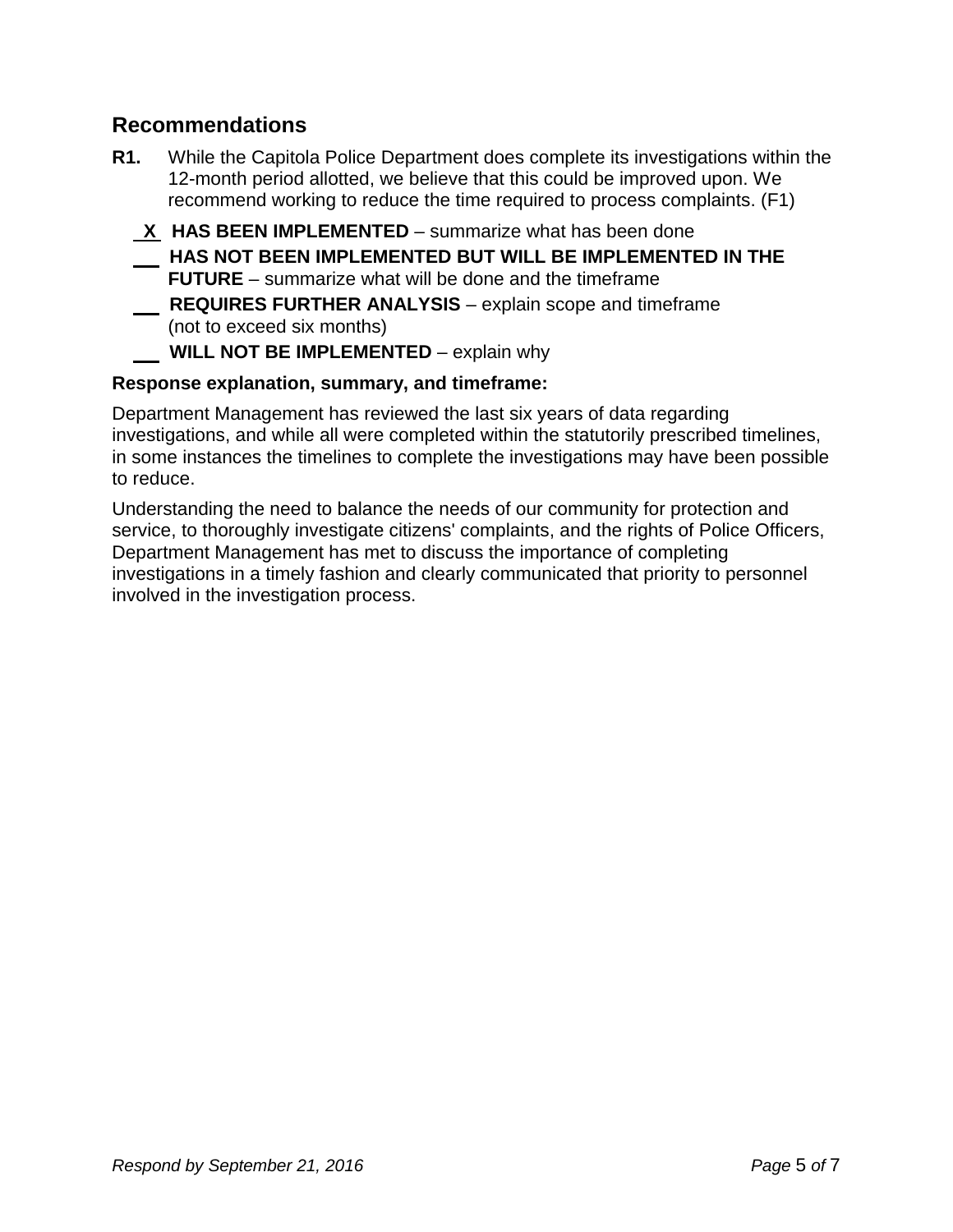- **R2.** The Capitola Police Department should consider placing statistics on closure of complaints online. This would give better visibility to the residents of Capitola on the performance of their Police Department. (F2)
	- **X HAS BEEN IMPLEMENTED**  summarize what has been done **HAS NOT BEEN IMPLEMENTED BUT WILL BE IMPLEMENTED IN THE FUTURE** – summarize what will be done and the timeframe **REQUIRES FURTHER ANALYSIS** – explain scope and timeframe (not to exceed six months)

### **WILL NOT BE IMPLEMENTED** – explain why

#### **Response explanation, summary, and timeframe:**

The Department has placed six years of data summarizing the results of complaints online, including both IAs and Inquiries.